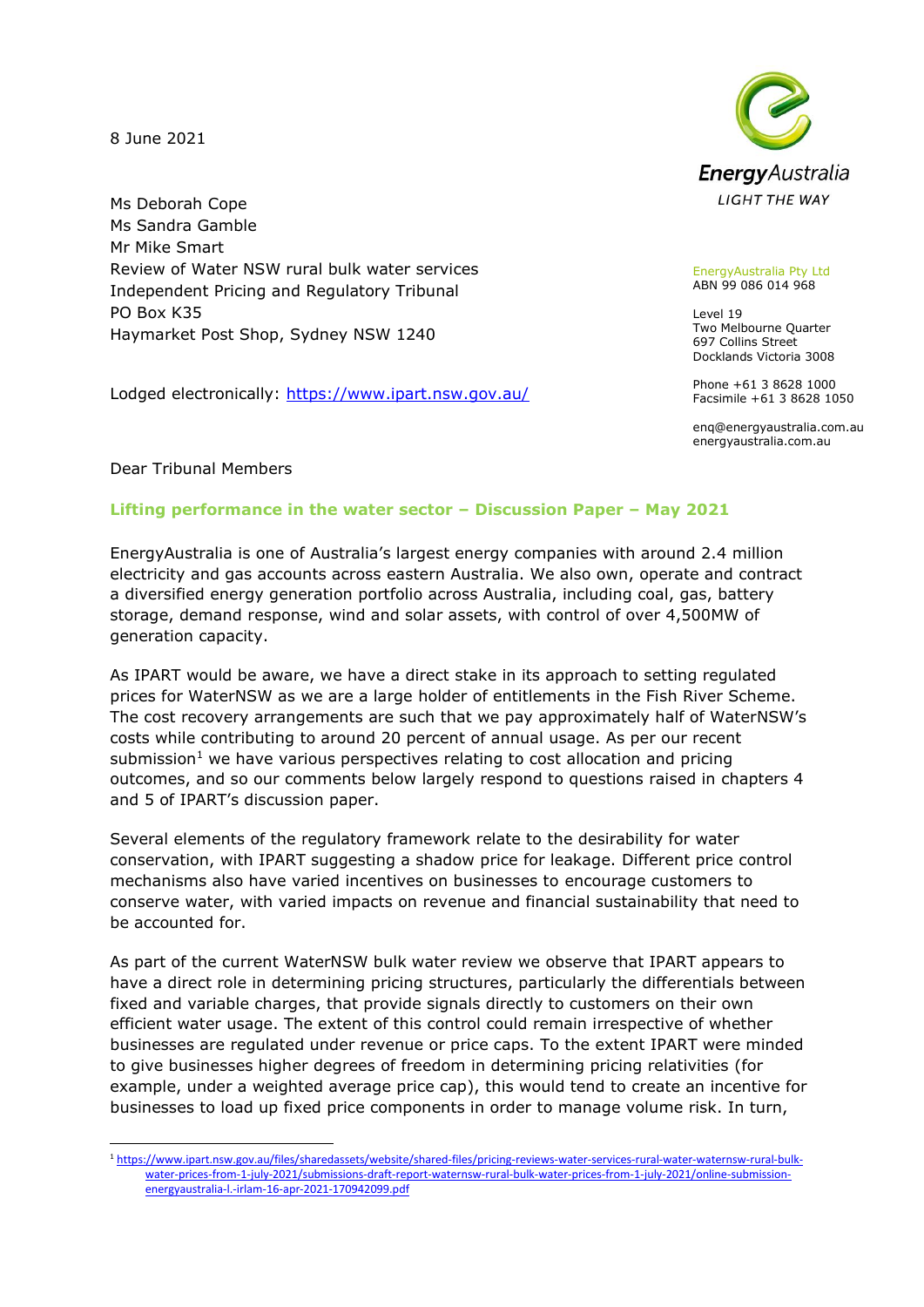this would weaken price signals for customers to conserve water, as well as work against other demand management signals that could reduce costs over the longer term.

Irrespective of the price or revenue control mechanism, there is a need to have some regulatory oversight of what customers are actually charged. Doing this via pricing principles and side constraints can be problematic. Pricing principles typically include concepts like long-run marginal cost, which can be difficult to operationalise, or in the case of stand-alone and avoidable costs, set boundaries that support a very wide range of outcomes.

The 'efficiency' of pricing can best be examined where methods of allocating shared costs are transparent, and revenue pools can be compared to associated costs of particular services or of serving customer cohorts. The role of side constraints will be greater, and problematic for regulated businesses trying to recover efficient costs, where underlying costs and prices are structurally misaligned. Any such misalignment may reflect customer preferences for usage or volumetric versus fixed pricing. Customers should therefore be appropriately informed of different efficiency impacts, including those on future customers, when their preferences are directly reflected in regulatory proposals. This should be a feature of any of IPART's new measures towards 'promoting a customer focus'.

As it relates to the length of regulatory determinations, IPART correctly notes that it may be more appropriate to maintain shorter periods to avoid material divergences between costs and revenues, which in a large part depends on price structures being settled. A further factor to consider is whether the regulatory regime is more mature, with businesses and customers having more confidence that determination inputs are robustly set, and features such as pass-throughs and incentive mechanisms that deal with future events are appropriately tested and calibrated.

IPART notes that postage stamp pricing is a key feature of its pricing framework, and proposes a 'customer choice' element that allows customers to directly pay for additional service benefits. This appears reasonable although several practical issues would need to be addressed:

- The underlying presumption appears to be that customers are already paying prices at levels that reflect a 'baseline' level of service quality. Our expectation is that the pricing of any regulated entity will involve considerable cross subsidies, such that the willingness to pay for better service will reflect how the individual customer sits with respect to averages. At a minimum, it will be necessary to gauge customer awareness of their existing service entitlements and whether these are being adequately satisfied, relative to what they pay.
- IPART has identified the importance of ring-fencing arrangements and information provision such that customers have transparency on how additional funding is eventually used. The higher administrative burden in policing cost allocation down to fine levels of detail may mean that flexible price service offerings are limited to discrete products, like carbon offsets or smart meters as IPART suggests, as well as fee-for-service type arrangements.
- The most common (and likely important) service outcomes will be less discrete and divisible between customers or customer segments, and so worth better integrating these into the price-quality trade-offs that IPART is also exploring. Businesses should be encouraged to identify innovative cost and service quality